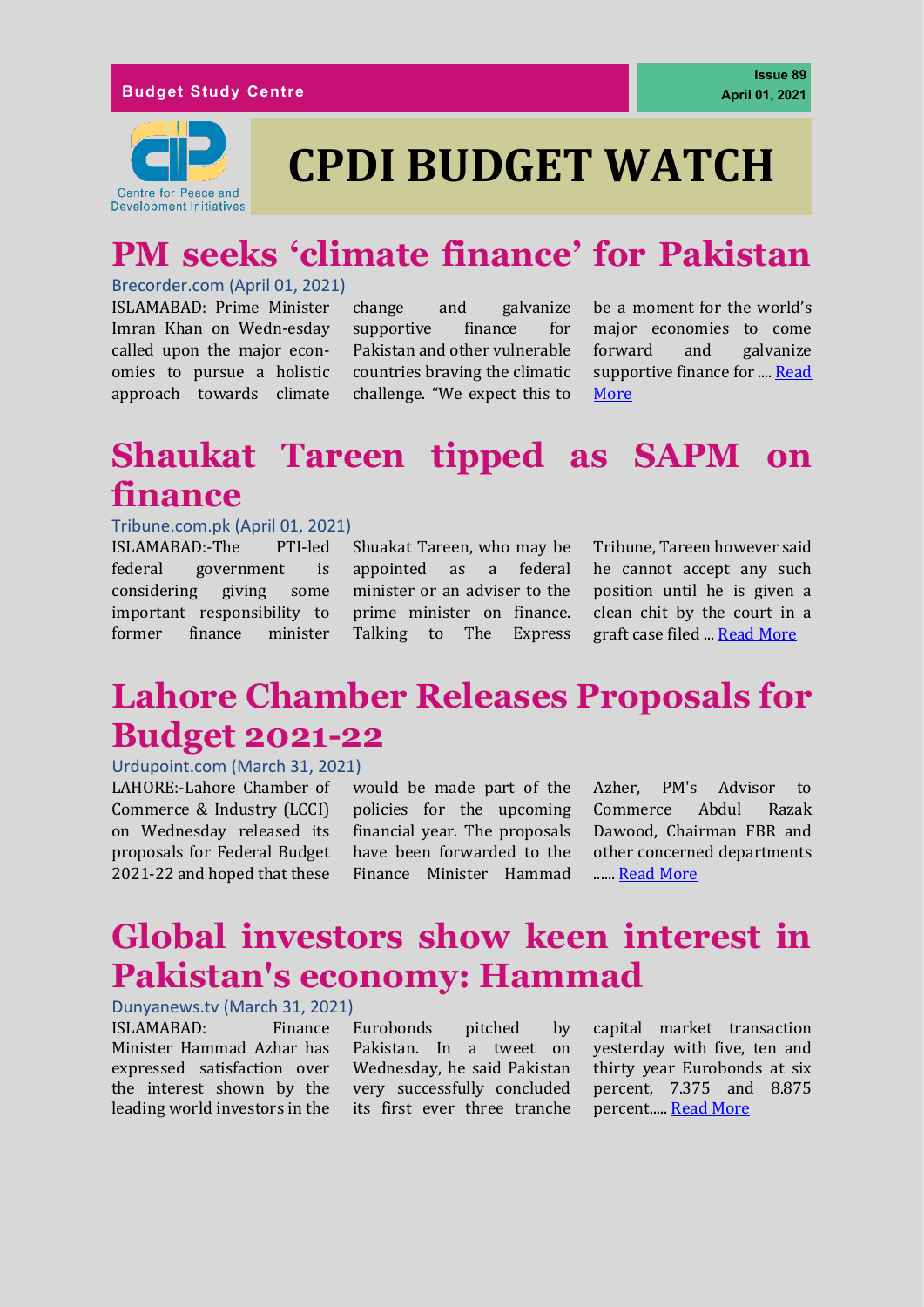### **ADB approves \$300mln for construction of 300-megawatt hydropower plant in Pakistan**

#### Mettisglobal.news (March 30, 2021)

The Asian Development Bank (ADB) has approved a \$300 million loan to finance the construction of a 300 megawatt hydropower plant that will increase the share of clean energy in Pakistan and improve the country's energy security. The plant will add 1,143 gigawatt-hours of clean energy annually to the country's energy mix, enhancing the energy sector's reliability and sustainability. The plant, which ... Read More

#### **Pakistan sells \$2.5 billion in threetranche bonds**

Financialpost.com (March 30, 2021) DUBAI — Pakistan launched a three-tranche bond deal on Tuesday to raise \$2.5 billion comprising tranches of five, 10 and 30 years for which it

received over \$5.3 billion in combined orders, a document showed, in its first international bond sale since late 2017. Pakistan sold \$1

billion in five-year bonds at 6%, \$1 billion in 10-year paper at 7.375% and \$500 million in 30-year notes at 8.875%, the …. [Read More](https://financialpost.com/pmn/business-pmn/pakistan-sells-2-5-billion-in-three-tranche-bonds)

#### **Pakistan, ADB agrees to expand economic portfolio**

#### Brecorder.com (March 29, 2021)

ISLAMABAD: Pakistan and Asian Development Bank (ADB) on Monday agreed to continue discussing ways to deepen bilateral development

partnership and ensure effectiveness of the ongoing economic portfolio. Both sides discussed and agreed to expand cooperation in the areas of trade and competitiveness, social protection (Ehsaas Program), Public Private Partnership, operational … [Read More](https://www.brecorder.com/news/40078825)

### **Pakistan PM Khan replaces finance minister**

#### Reuters.com (March 29, 2021)

ISLAMABAD :-Pakistan Prime Minister Imran Khan removed his finance minister on Monday as part of a government shake-up aimed

at bringing in policies to control "rising inflation", the information minister. The removal - the second of a finance minister in the 2-1/2

years of Khan's tenure - comes amidst the restart of a \$6 billion IMF bailout programme that had been suspended for ... [Read More](https://www.reuters.com/article/pakistan-economy-finmin/pakistan-pm-khan-replaces-finance-minister-idINKBN2BL2FY)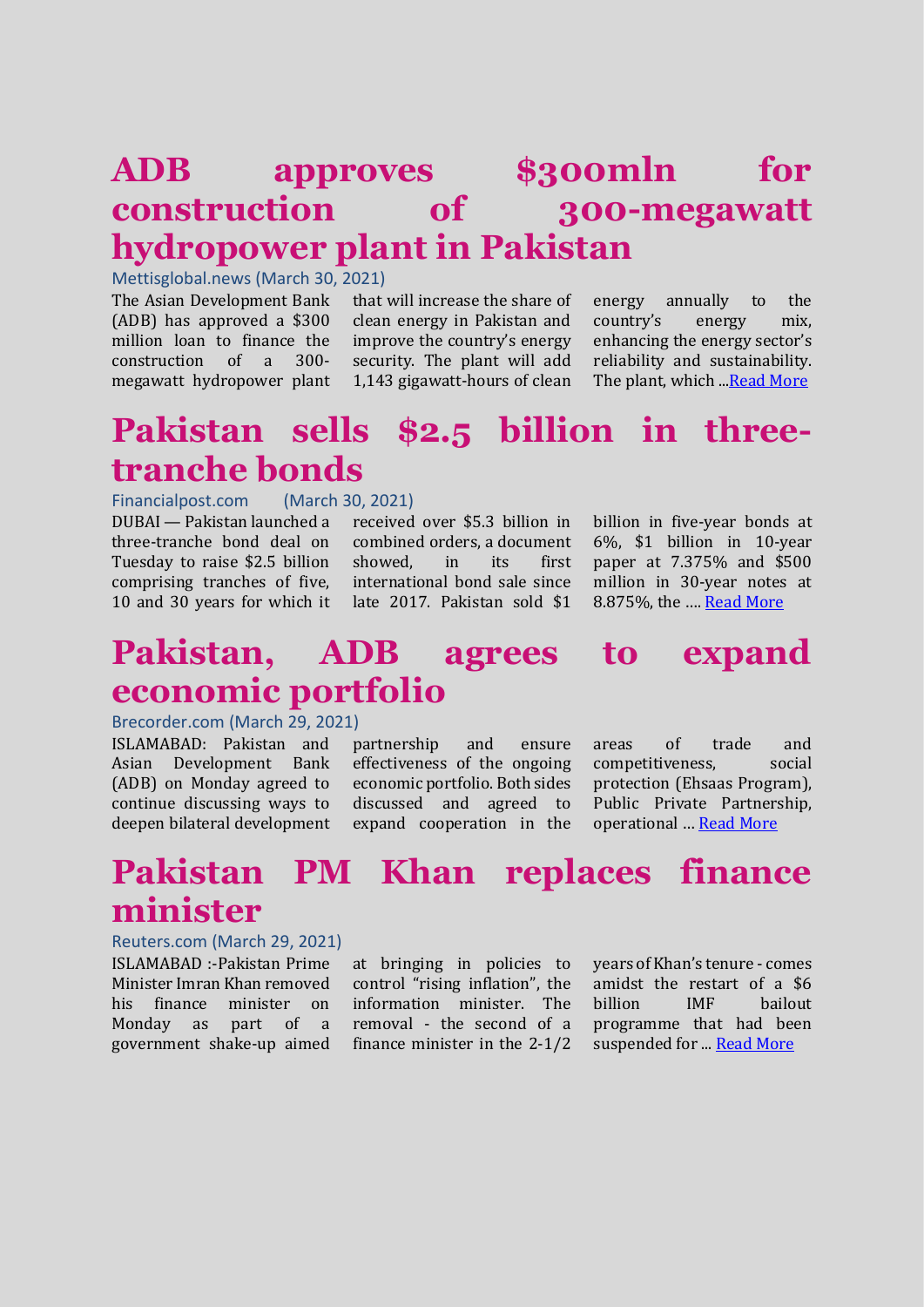### **Hopes rise of ending Suez Canal blockage in days**

Profit.pakistantoday.com.pk (March 28, 2021)

CAIRO: Hopes rose on Saturday that a mega-ship blocking Egypt's Suez Canal could be refloated within days, even as the crisis forced

companies to consider rerouting vessels around the southern tip of Africa. The president of Shoei Kisen— the Japanese firm which owns the

giant container vessel — said it could be freed from the canal bed later on Saturday, while the parent company of the Dutch salvage.[. Read More](https://profit.pakistantoday.com.pk/2021/03/28/hopes-rise-of-ending-suez-canal-blockage-in-days/)

### **PM directs banks to simplify loan procedure under Naya Pakistan Housing Scheme**

Profit.pakistantoday.com.pk (March 28, 2021)

ISLAMABAD: Prime Minister (PM) Imran Khan, while observing that people have been difficulties in seeking loans under Naya Pakistan

Housing Programme, has instructed banks to simplify the process to facilitate the masses. PM Imran, who is selfisolating after testing positive

for Covid-19 earlier this month, was virtually addressing the National Bank of Pakistan's (NBP) telethon on low cost ..[. Read More](https://profit.pakistantoday.com.pk/2021/03/28/pm-directs-banks-to-simplify-loan-procedure-under-naya-pakistan-housing-scheme/)

### **Capital traders lament NCOC's 'unilateral decision' on market closures**

Profit.pakistantoday.com.pk (March 27, 2021)

ISLAMABAD: The business community of the federal capital has said that they cannot afford closure of businesses for two days a week and urged the government to notify closure of businesses only on Sundays. Representatives of different market associations

in a meeting chaired by Sardar Yasir Ilyas Khan, President of Islamabad Chamber of Commerce & Industry (ICCI)…[Read More](https://profit.pakistantoday.com.pk/2021/03/27/capital-traders-lament-ncocs-unilateral-decision-on-market-closures/)

#### **Pak rupee rally continues**

#### Khaleej Times (March 27, 2021)

Dubai: The Pakistani rupee is expected to sustain an upward trend in the short term on positive economic indicators but unlikely to keep

the momentum in the longer period, experts say. The currency, which hit over oneyear high at 154.58 to the US dollar in the interbank market on Friday, has recovered almost eight per cent in the past seven months to date since it hit an all-time low of 168.43 .… [Read More](https://www.khaleejtimes.com/business/pak-rupee-rally-continues)

#### **Pakistan, WB ink seven project agreements worth \$1.3bn**

Arynews.tv (March 26, 2021) ISLAMABAD: Pakistan and the World Bank (WB) on Friday signed seven project agreements under which the Washington-based lending

agency will provide \$1.3 billion to support the country in various projects, including agriculture and social protection, ARY News reported. According to the details, this financing will support the government's initiatives in social protection …… [Read More](https://arynews.tv/en/pakistan-wb-project-agreements/)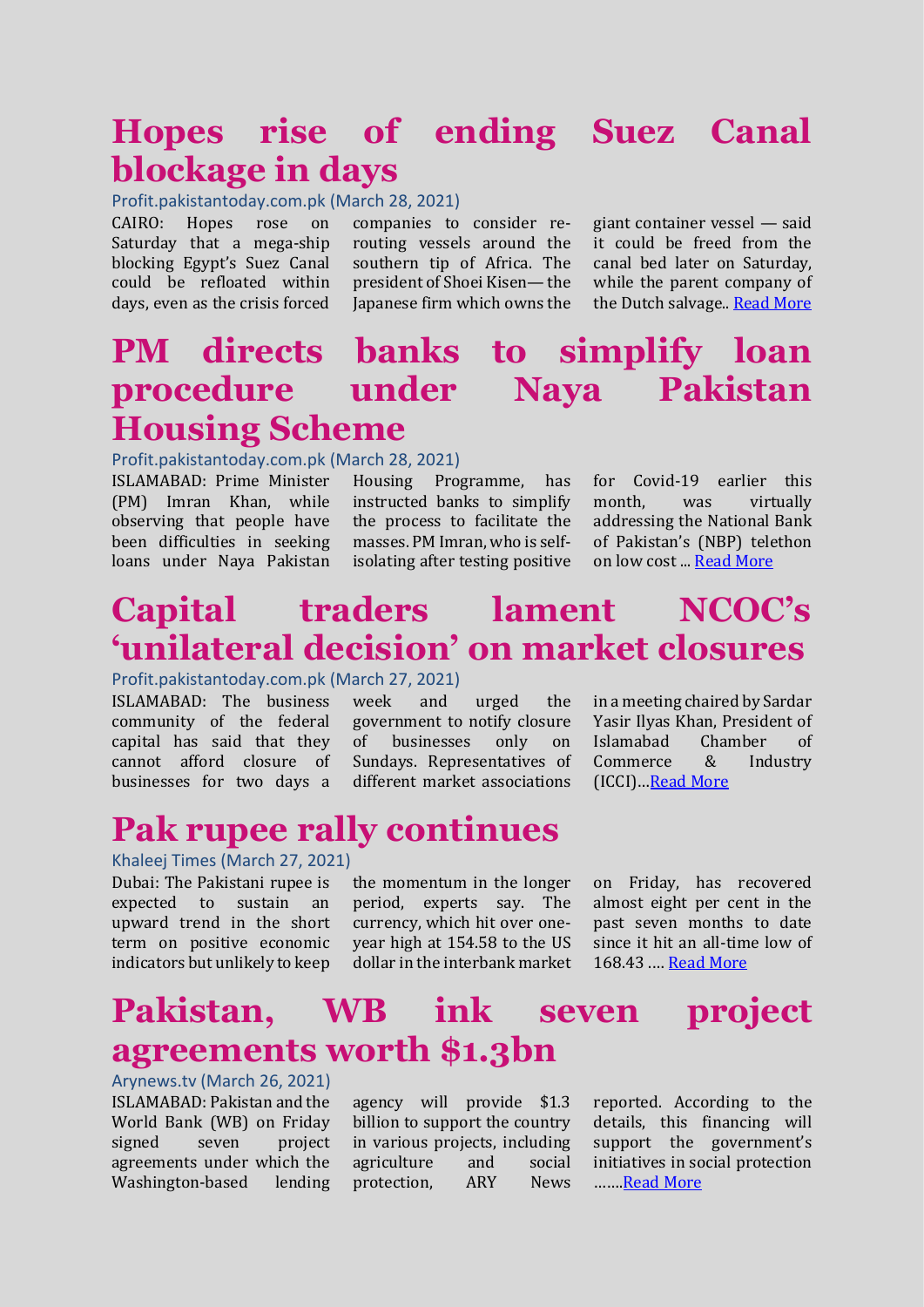### **WB to provide 1.3bn dollars to support Pakistan's social sector development**

Dunyanews.tv (March 26, 2021)

ISLAMABAD:-World Bank is to provide 1.3 billion dollars to Pakistan to support its initiatives in different sectors. An agreement to this effect was signed in Islamabad on Friday. This financing will support the government s initiatives in social protection, climate change, agriculture

and food, governance and human capital development. Speaking on the occasion, Minister For.…. [Read More](https://dunyanews.tv/en/Business/594315-WB-provide-1.3bn-dollars-support-Pakistan-social-sector-development)

# **Pakistan, Hungary launch online platform to boost trade links**

#### Prfit.pakistantoday.com.pk (March 25, 2021)

ISLMAMABAD: Pakistan and Hungary have launched a trade and economic window to boost their commercial and economic linkages. Foreign

Minister Shah Mahmood Qureshi and his Hungarian counterpart Péter Szijjártó virtually launched the online platform 'Hungary-Pakistan

Trade and Economic Window' on Thursday. Speaking on the occasion, the foreign minister expressed confidence that ... [Read More](https://profit.pakistantoday.com.pk/2021/03/25/pakistan-hungary-launch-online-platform-to-boost-trade-links/)

# **Pakistan introduces over 75 amendments to tax laws**

Samaa.tv (March 25, 2021) The federal government introduced on Thursday over 75 amendments to the country's tax laws, which will be applicable immediately.

The amendments were introduced through the Tax Laws Amendment Ordinance, 2021 issued by President Arif Alvi. People hiding their income will face fine worth 50% of their due tax. Shop owners will be fined Rs5,000 for not displaying tax numbers. There…[Read More](https://www.samaa.tv/news/2021/03/pakistan-introduces-over-75-amendments-to-tax-laws/)

### **IMF approves \$500 million disbursement to Pakistan**

Financialpost.com (March 24, 2021)

WASHINGTON:-The International Monetary Fund said on Wednesday it approved a \$500 million disbursement to Pakistan for

budget support after the IMF Executive Board completed delayed reviews of Pakistan's \$6 billion loan program. The IMF said in a statement that

the latest payment brought total disbursements under the Extended Fund Facility to \$2 billion since the program was first approve.[..Read More](https://financialpost.com/pmn/business-pmn/imf-approves-500-million-disbursement-to-pakistan-2)

### **Pakistan Records 30% Increase in Assets of Islamic Banks in FY20**

Bolews.com (March 24, 2021) Pakistan recorded a 30% increase in the assets of Islamic banks during the fiscal year 2020. According to the details, a report released by

the State Bank of Pakistan states that the total deposits of the Islamic banking industry increased by 27.8% in 2020. The report said the

increase in assets was the highest in a year since 2012 and the increase in deposits in 2015. The assets and deposits of the ….. [Read More](https://www.bolnews.com/business/2021/03/pakistan-records-30-increase-in-assets-of-islamic-banks-in-fy20/)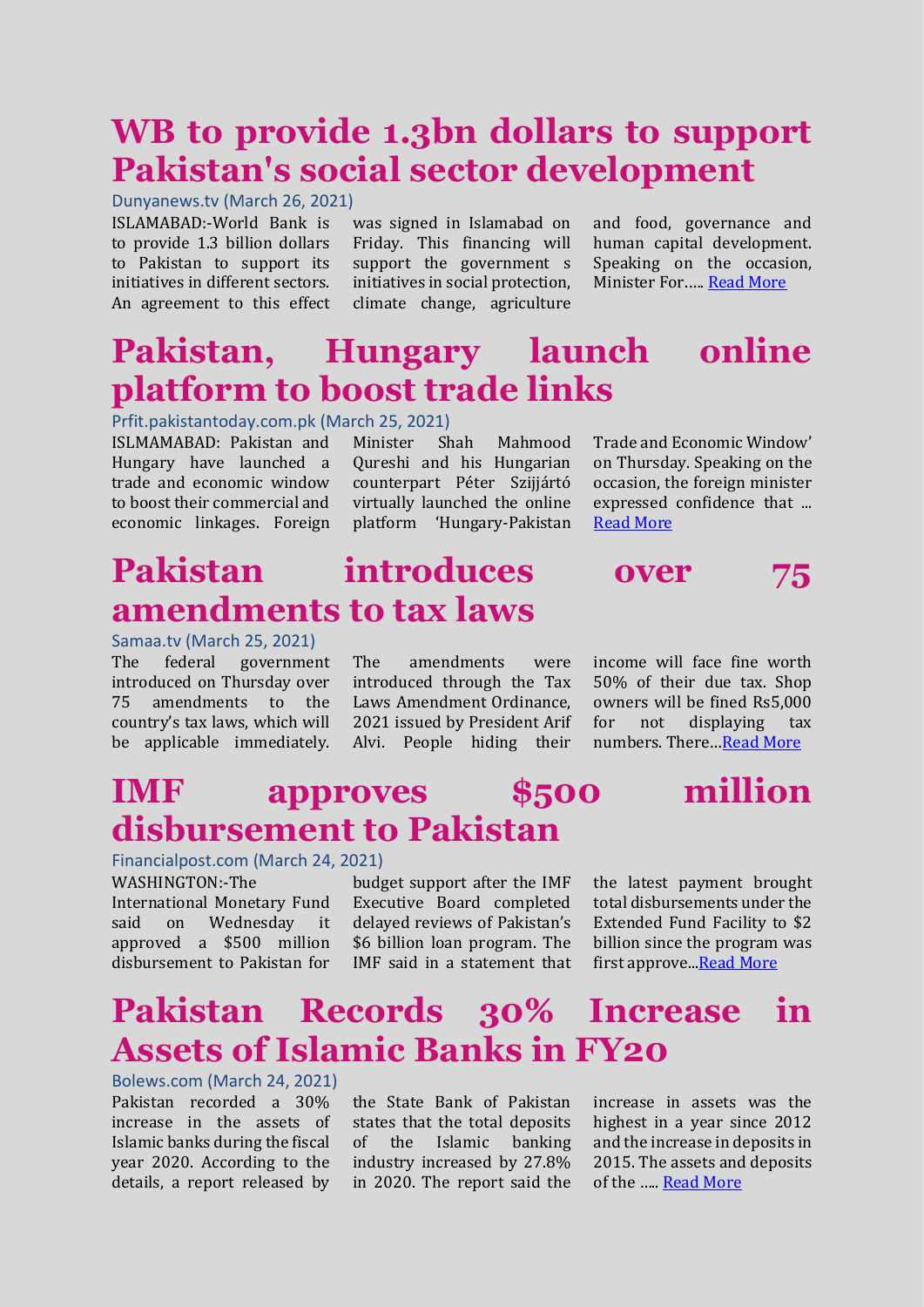### **SBP amends prudential regulations to encourage investment in REITs**

Profit.pakistantoday.com.pk (March 23, 2021)

KARACHI: The State Bank of Pakistan (SBP) has amended prudential regulations to encourage enhanced participation and investment of banks and development financial institutions in the real estate investment trusts (REITs). The central bank in a recent statement said in line

with the government's initiative for the development of the housing and construction sector, the State Bank of Pakistan..[. Read More](https://profit.pakistantoday.com.pk/2021/03/23/sbp-amends-prudential-regulations-to-encourage-investment-in-reits/)

#### **IT exports rise 41pc to \$1.3bln in July-Feb FY2021**

The News (March 23, 2021)

KARACHI: Pakistan's information technology exports increased 41 percent to \$1.3 billion in the eight months of this fiscal year, the

central bank data showed on Monday, as the coronavirusrelated restrictions accelerated the demand for IT services to meet both social and economic needs of people. IT exports rose 69 percent year-on-year to \$179 million in February. The rise was 11 percent… [Read More](https://www.thenews.com.pk/print/808423-it-exports-rise-41pc-to-1-3bln-in-july-feb-fy2021)

### **Pakistan Earns US \$277m from Export of Travel Services in 7 Months**

#### Urdupoint.com (March 22, 2021)

ISLAMABAD: Pakistan earned US \$277.150 million by providing different travel services in various countries during the seven months of

current financial year 2020- 21. This shows decline of 16.04 percent as compared to US \$330.104 million same services were provided

during the corresponding period of fiscal year 2019-20, Pakistan Bureau of Statistics (PBS) said. During the period under review… [Read More](https://www.urdupoint.com/en/business/pakistan-earns-us-277m-from-export-of-travel-1200850.html)

# **1st Pakistani bank opens branch in Beijing**

#### Aa.com.tr (March 22, 2021)

KARACHI:-The first Pakistani bank has opened a branch in the Chinese capital Beijing, joining a small club of foreign banks that operate in the

country. The Habib Bank Limited (HBL), one of Pakistan's largest private banks, has opened its branch in Beijing, according to a statement released in Karachi on Monday. The inauguration ceremony, the statement added, was attended by clients, regulator…[Read More](https://www.aa.com.tr/en/asia-pacific/1st-pakistani-bank-opens-branch-in-beijing/2184030)

## **'Lockdown affects livelihoods of 24.9mln workers in Pakistan'**

The News (March 21, 2021) ISLAMABAD: The government has disbursed Rs180 billion in one-time cash assistance to 16.9 million families at risk of extreme poverty during

coronavirus lockdown that affected the livelihoods of 24.9 million workers in Pakistan, the government focal person said. Special

Assistant of Prime Minister, Poverty Alleviation and Social Safety Ministry Sania Nishtar said the government allocated Rs203 … [Read More](https://www.thenews.com.pk/print/807376-lockdown-affects-livelihoods-of-24-9mln-workers-in-pakistan)